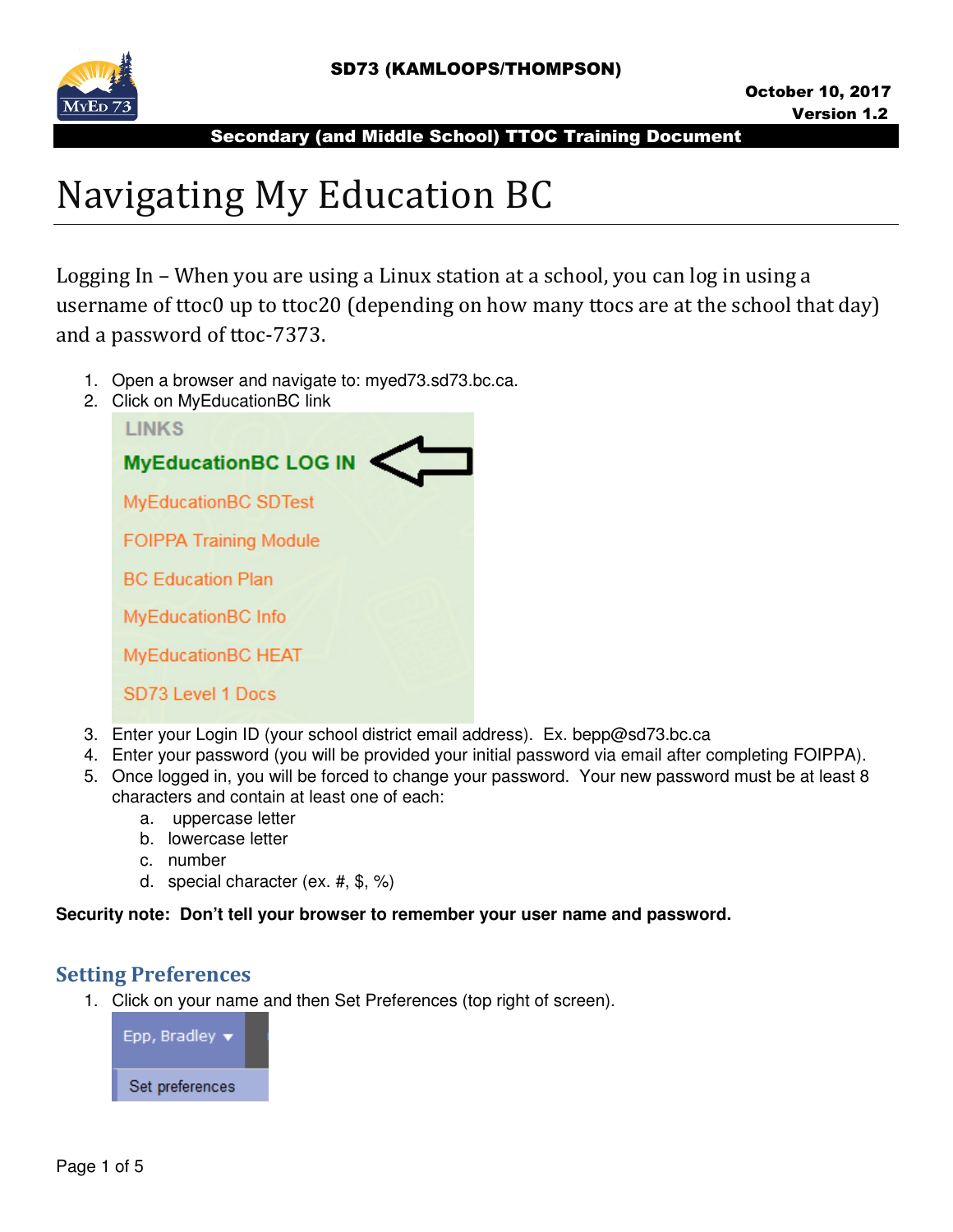

## Setting General Preferences

- 1. Change Locale to Canada, change # records on page to 30. Note: if you have a large number of records on the page also check show lower page controls.
- 2. Check/ uncheck Warn on Save if you do/do not want to be warned every time you save. Then press OK.
- 3. Click again on Set Preferences at the top right.

## Setting Security Preferences

4. Complete the table, **do not change the primary email address**!

| x<br>l۰<br>Set Preferences - Mozilla Firefox       |                                                            |                                        |                      |  |  |  |
|----------------------------------------------------|------------------------------------------------------------|----------------------------------------|----------------------|--|--|--|
| ≏                                                  | https://www.myeducation.gov.bc.ca/aspen/userPreferences.do |                                        |                      |  |  |  |
| <b>General</b>                                     | <b>Security</b>                                            |                                        | <b>Communication</b> |  |  |  |
| Primary email<br>Alternate email                   |                                                            | bepp@sd73.bc.ca                        |                      |  |  |  |
| <b>Security question</b><br><b>Security answer</b> |                                                            | What is your father's middle name?<br> |                      |  |  |  |
| <b>Confirm answer</b><br><b>Password</b>           |                                                            | Change                                 |                      |  |  |  |
| ОΚ<br>Cancel                                       |                                                            |                                        |                      |  |  |  |

5. You may also check the Security tab and make changes if you wish, such as putting in your alternate email address.

## **Navigation**

1. When navigating within the MyEducationBC environment, use the buttons in the software to navigate the site. **Do not use** the browser navigation buttons once you have entered into MyEducationBC



2. Make sure to allow "pop-ups" for this site.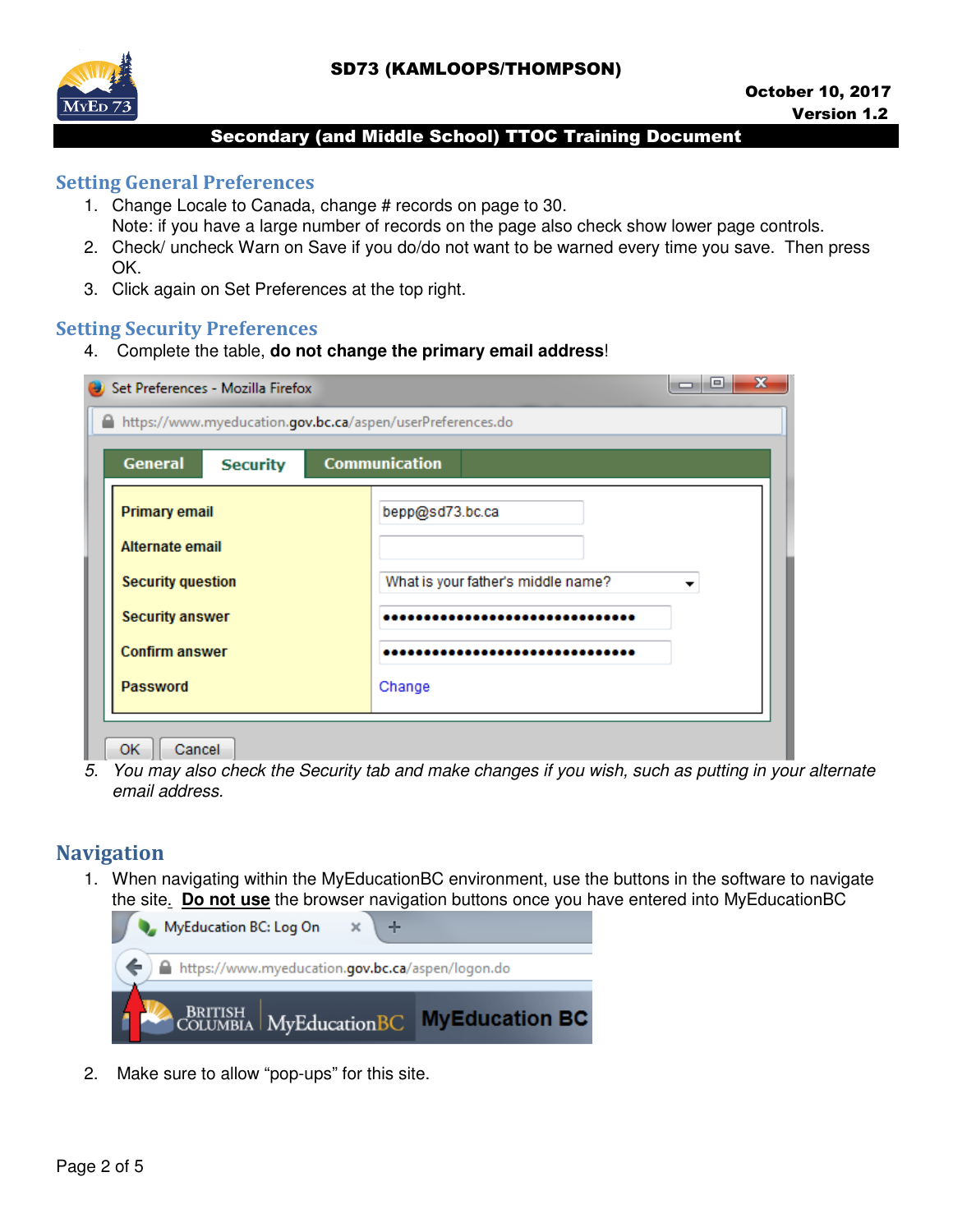

## Selecting the Worksite

As a TTOC you can "view" all of the schools in the district. You cannot do any work in the system until you select the school you are working at.



1. Click on (top right hand corner)

2. A pop up opens, use it to select your worksite.



**Note: if you cannot see information on the Pages top tab, go see the school secretary to connect your account to the teacher you are TTOCing for.**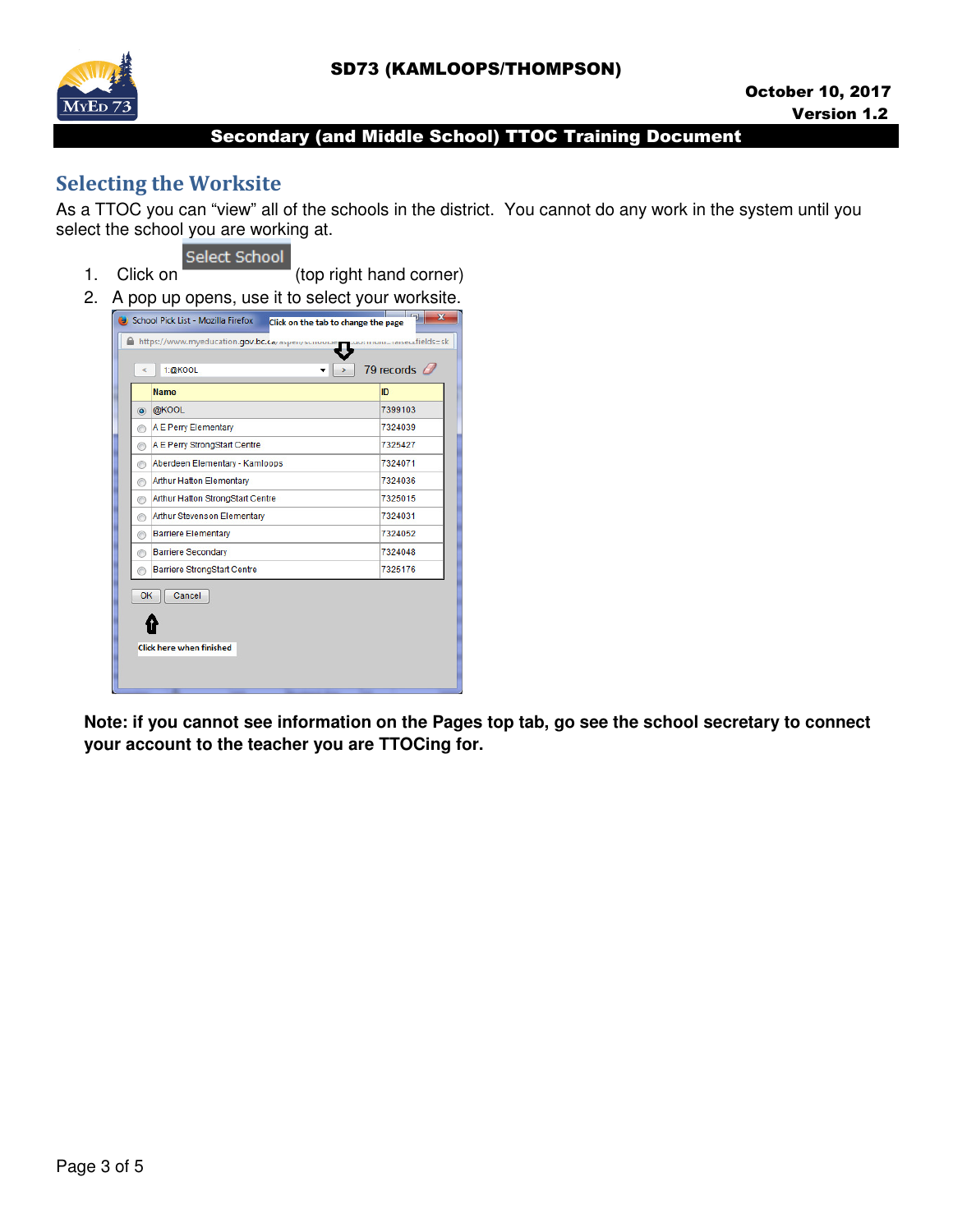

# Attendance Tutorial

## Entering Period Attendance (Middle & Secondary Schools)

- 1. Click  $\begin{array}{|c|c|c|}\n\hline\n\text{Pages} & \text{top tab}\n\end{array}$
- 2. Click the icon ( $\equiv$  ) next to the appropriate course

Ensure the screen says **Class Attendance** on the left hand side of the screen:

|    | <b>Class Attendance</b>                                               |                                                                    |
|----|-----------------------------------------------------------------------|--------------------------------------------------------------------|
|    | <b>Daily</b>                                                          |                                                                    |
|    | <b>Class</b><br><b>Input</b><br><b>Seating Chart</b><br><b>Trends</b> | <b>Class</b>                                                       |
| 3. | If it doesn't, click on the<br>Click                                  | side tab<br>if student is absent, click<br>if the student is late. |

- 4. Repeat for other students in the class as necessary
	-

Period 3 Post

5. Click to send your attendance to the office.

|         | $ -$                 |                         |                         |              |                              |
|---------|----------------------|-------------------------|-------------------------|--------------|------------------------------|
|         |                      | 26 records              |                         |              | Attendance for: 4 29/09/2014 |
| Pupil # | Name                 | <b>Daily Attendance</b> | <b>Class Attendance</b> | Code         |                              |
|         |                      | Present                 | Present                 | A            | P.<br>t.                     |
|         |                      | Present                 | Present                 | A            | P.<br>L.                     |
|         |                      | Present                 | Present                 | A.           | P.<br>υ                      |
|         |                      | Present                 | Present                 | A            | P<br>ц                       |
|         |                      | Present                 | Present                 | A            | P<br>ι                       |
|         |                      | Present                 | Present                 | $\mathsf{A}$ | L.                           |
| п       | ш                    | Present                 | Present                 | A            | P.<br>ι                      |
|         | m.<br><b>I</b>       | Present                 | Present                 | A            | P.<br>L.                     |
|         | п                    | Present                 | Present                 | A            | P.<br>υ                      |
|         | <b>COLOR</b>         | Present                 | Present                 | A            | P.<br>L.                     |
|         | <b>COLLEGE</b><br>m. | Present                 | Present                 | A            | P.<br>L.                     |
|         | ٠                    | Present                 | Present                 | A            | P.<br>L.                     |